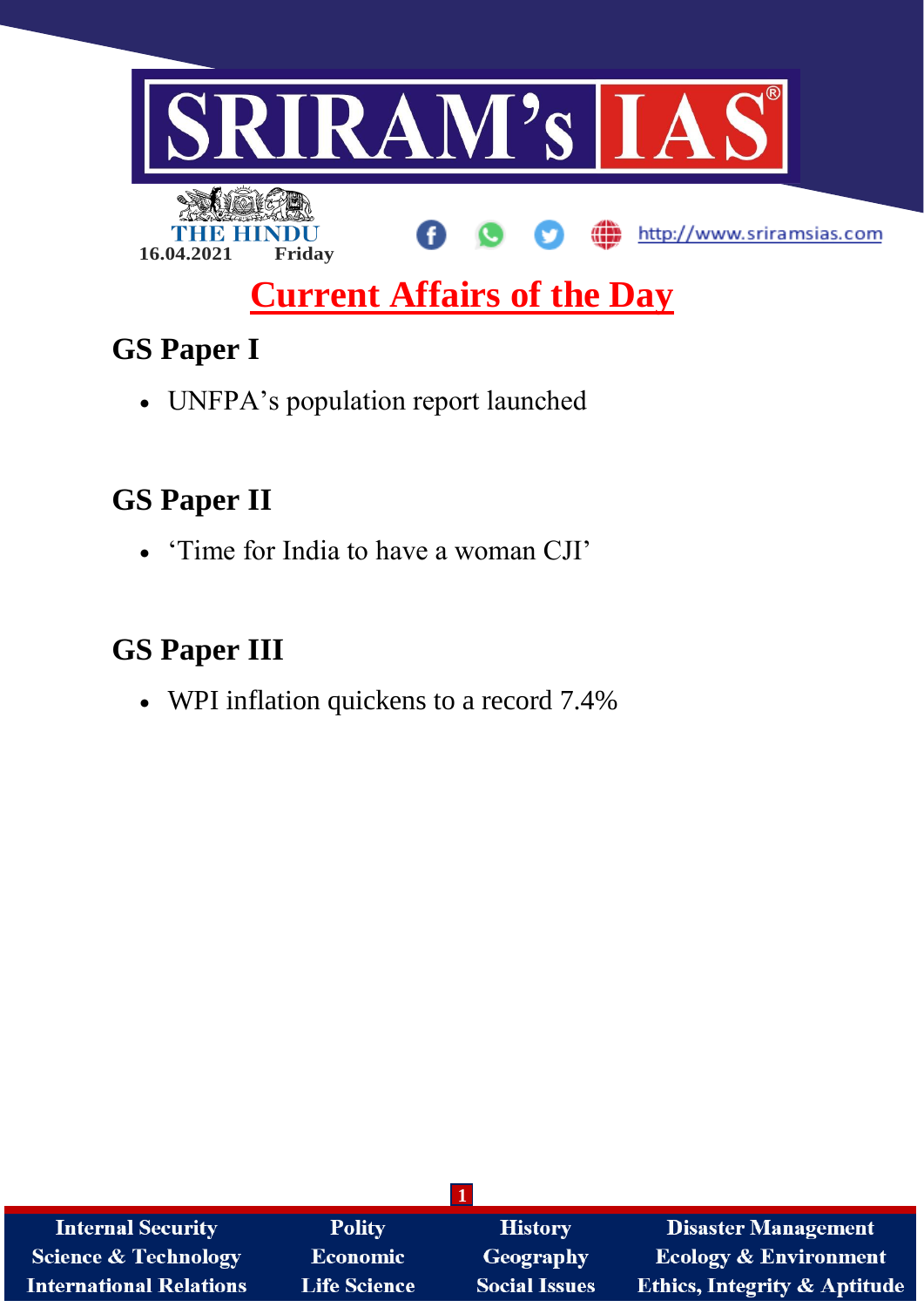

**No rights:** The report, 'My Body is My Own', turns the spotlight on bodily autonomy. Nearly half the women from 57 countries do not have the right to make decisions regarding their bodies.

### **Highlights:**

- 1. Nearly half the women from 57 developing countries do not have the right to make decisions regarding their bodies, including using contraception, seeking healthcare or even on their sexuality, according to the United Nations Population Fund's (UNFPA) flagship State of World Population Report 2021 titled 'My Body is My Own'.
- 2. This is the first time a United Nations report has focused on bodily autonomy, defined as the power and agency to make choices about your body without the fear of violence or having someone else decide for you.
- 3. The report shows that in countries where data is available, only 55% of women are fully empowered to make choices over healthcare, contraception and the ability to say yes or no to sex. It also highlights that only 75% of countries legally ensure full and equal access to contraception.
- 4. Some examples of violation of bodily autonomy include child marriage, female genital mutilation, a lack of contraceptive choices leading to unplanned pregnancy, unwanted sex exchanged for a home and food or when people with diverse sexual orientations and gender identities cannot walk down a street without fearing assault or humiliation.
- 5. Under its ambit also fall people with disabilities stripped of their rights to selfdetermination, to be free from violence and to enjoy a safe and satisfying sexual life.

Realising bodily autonomy is essential to achieving the UNFPA's goals of ending the global unmet need for contraception, preventable maternal deaths, genderbased violence and harmful practices by 2030, UN is committed to the cause.

| <b>Internal Security</b>       | <b>Polity</b>       | <b>History</b>       | Disaster Management                     |  |  |
|--------------------------------|---------------------|----------------------|-----------------------------------------|--|--|
| Science & Technology           | <b>Economic</b>     | Geography            | <b>Ecology &amp; Environment</b>        |  |  |
| <b>International Relations</b> | <b>Life Science</b> | <b>Social Issues</b> | <b>Ethics, Integrity &amp; Aptitude</b> |  |  |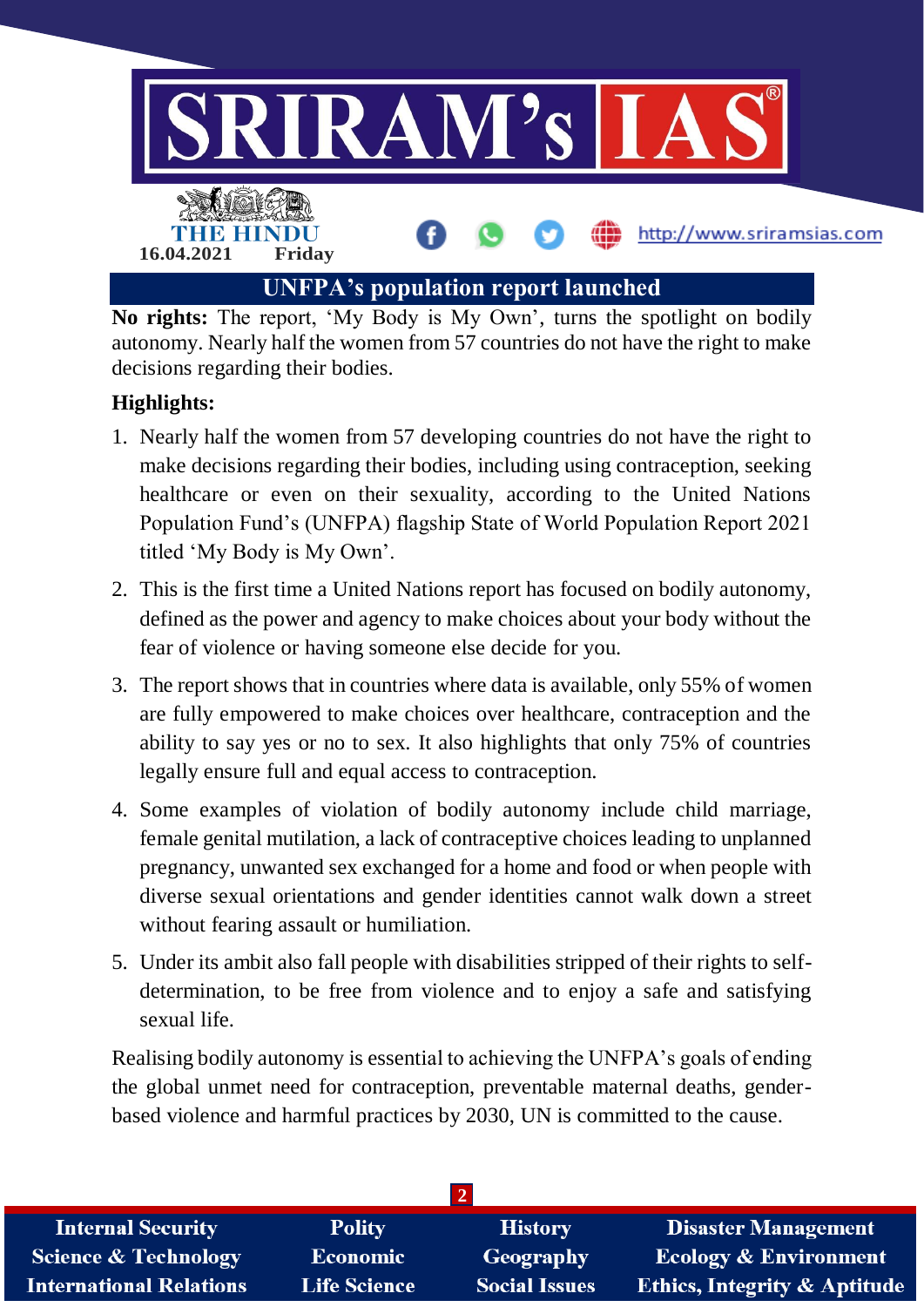

Chief Justice of India Sharad A. Bobde on Thursday said the time has come for India to have a woman Chief Justice of India.

### **Highlights:**

- 1. Heading a Special Bench, Chief Justice Bobde, however, said women lawyers refuse offers of High Court judgeships citing familial responsibilities.
- 2. The court was hearing a plea by the Supreme Court Women Lawyers Association that talented women advocates are sidelined for judgeships.
- 3. There is only one woman Chief Justice in all of the 25 HCs Chief Justice Hima Kohli leading the Telangana High Court.

### **WPI inflation quickens to a record 7.4%**

**Context:** Economists expect further acceleration in wholesale prices, partial transmission into CPI inflation.

### **Highlights:**

- 1. Inflation based on the wholesale price index (WPI) accelerated last month to a record 7.4%, a surge that is expected to feed into higher retail prices in the near term.
- 2. The price gains at the wholesale level were driven by a 10.3% increase in fuel and power, the quickest pace in two years, and the sharpest surge in manufactured products' inflation at 7.3%.
- 3. March's wholesale price inflation marks the highest level since the present Wholesale Price Index (WPI) series began, and economists expect the trend to continue for a few more months due to the base effects of last year's national lockdown and a fresh spate of partial lockdowns that could disrupt supply chains.
- 4. The annual rate of inflation stood at 7.39% (provisional) for the month of March 2021," the Office of the Economic Adviser in the Department for Promotion of Industry and Internal Trade said in a release.
- 5. However, month-on-month (March 2021 over February 2021) rate of inflation stood at 1.57 %. The prices of crude oil, petroleum products and basic metal

| <b>Internal Security</b>        | <b>Polity</b>       | <b>History</b>       | <b>Disaster Management</b>              |  |  |  |
|---------------------------------|---------------------|----------------------|-----------------------------------------|--|--|--|
| <b>Science &amp; Technology</b> | <b>Economic</b>     | <b>Geography</b>     | <b>Ecology &amp; Environment</b>        |  |  |  |
| <b>International Relations</b>  | <b>Life Science</b> | <b>Social Issues</b> | <b>Ethics, Integrity &amp; Aptitude</b> |  |  |  |